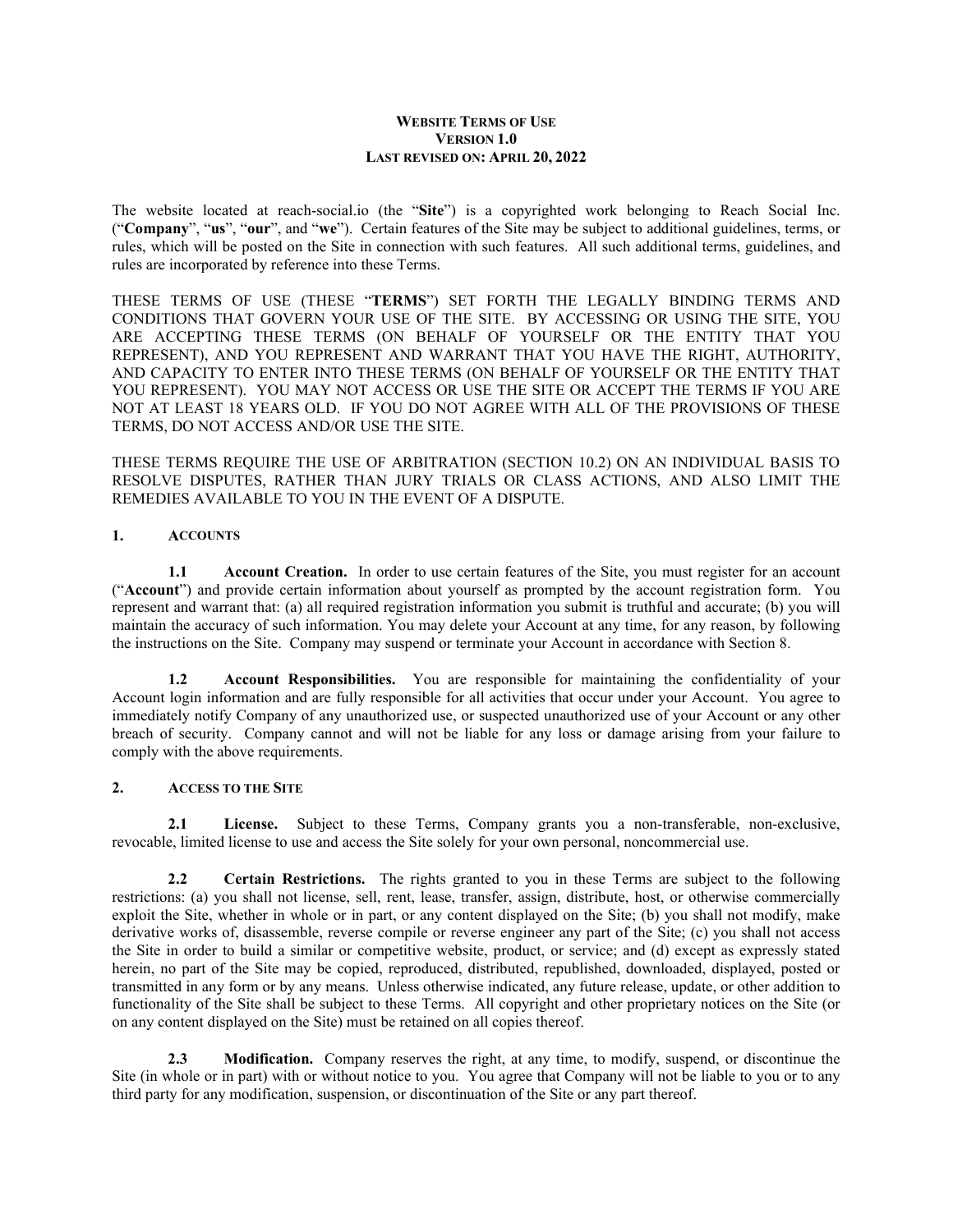**2.4 No Support or Maintenance.** You acknowledge and agree that Company will have no obligation to provide you with any support or maintenance in connection with the Site.

<span id="page-1-1"></span>**2.5 Ownership.** Excluding any User Content that you may provide (defined below), you acknowledge that all the intellectual property rights, including copyrights, patents, trade marks, and trade secrets, in the Site and its content are owned by Company or Company's suppliers. Neither these Terms (nor your access to the Site) transfers to you or any third party any rights, title or interest in or to such intellectual property rights, except for the limited access rights expressly set forth in Section [2.1.](#page-0-0) Company and its suppliers reserve all rights not granted in these Terms. There are no implied licenses granted under these Terms.

#### <span id="page-1-2"></span>**3. USER CONTENT**

**3.1 User Content.** "**User Content**" means any and all information and content that a user submits to, or uses with, the Site (e.g., content in the user's profile or postings). You are solely responsible for your User Content. You assume all risks associated with use of your User Content, including any reliance on its accuracy, completeness or usefulness by others, or any disclosure of your User Content that personally identifies you or any third party. You hereby represent and warrant that your User Content does not violate our Acceptable Use Policy (defined in Section [3.3\)](#page-1-0). You may not represent or imply to others that your User Content is in any way provided, sponsored or endorsed by Company. Because you alone are responsible for your User Content, you may expose yourself to liability if, for example, your User Content violates the Acceptable Use Policy. Company is not obligated to backup any User Content, and your User Content may be deleted at any time without prior notice. You are solely responsible for creating and maintaining your own backup copies of your User Content if you desire.

**3.2 License.** You hereby grant (and you represent and warrant that you have the right to grant) to Company an irrevocable, nonexclusive, royalty-free and fully paid, worldwide license to reproduce, distribute, publicly display and perform, prepare derivative works of, incorporate into other works, and otherwise use and exploit your User Content, and to grant sublicenses of the foregoing rights, solely for the purposes of including your User Content in the Site. You hereby irrevocably waive (and agree to cause to be waived) any claims and assertions of moral rights or attribution with respect to your User Content.

#### **3.3 Acceptable Use Policy.** The following terms constitute our "**Acceptable Use Policy**":

<span id="page-1-0"></span>**(a)** You agree not to use the Site to collect, upload, transmit, display, or distribute any User Content (i) that violates any third-party right, including any copyright, trademark, patent, trade secret, moral right, privacy right, right of publicity, or any other intellectual property or proprietary right; (ii) that is unlawful, harassing, abusive, tortious, threatening, harmful, invasive of another's privacy, vulgar, defamatory, false, intentionally misleading, trade libelous, pornographic, obscene, patently offensive, promotes racism, bigotry, hatred, or physical harm of any kind against any group or individual or is otherwise objectionable; (iii) that is harmful to minors in any way; or (iv) that is in violation of any law, regulation, or obligations or restrictions imposed by any third party.

**(b)** In addition, you agree not to: (i) upload, transmit, or distribute to or through the Site any computer viruses, worms, or any software intended to damage or alter a computer system or data; (ii) send through the Site unsolicited or unauthorized advertising, promotional materials, junk mail, spam, chain letters, pyramid schemes, or any other form of duplicative or unsolicited messages, whether commercial or otherwise; (iii) use the Site to harvest, collect, gather or assemble information or data regarding other users, including e-mail addresses, without their consent; (iv) interfere with, disrupt, or create an undue burden on servers or networks connected to the Site, or violate the regulations, policies or procedures of such networks; (v) attempt to gain unauthorized access to the Site (or to other computer systems or networks connected to or used together with the Site), whether through password mining or any other means; (vi) harass or interfere with any other user's use and enjoyment of the Site; or (vi) use software or automated agents or scripts to produce multiple accounts on the Site, or to generate automated searches, requests, or queries to (or to strip, scrape, or mine data from) the Site (provided, however, that we conditionally grant to the operators of public search engines revocable permission to use spiders to copy materials from the Site for the sole purpose of and solely to the extent necessary for creating publicly available searchable indices of the materials, but not caches or archives of such materials, subject to the parameters set forth in our robots.txt file).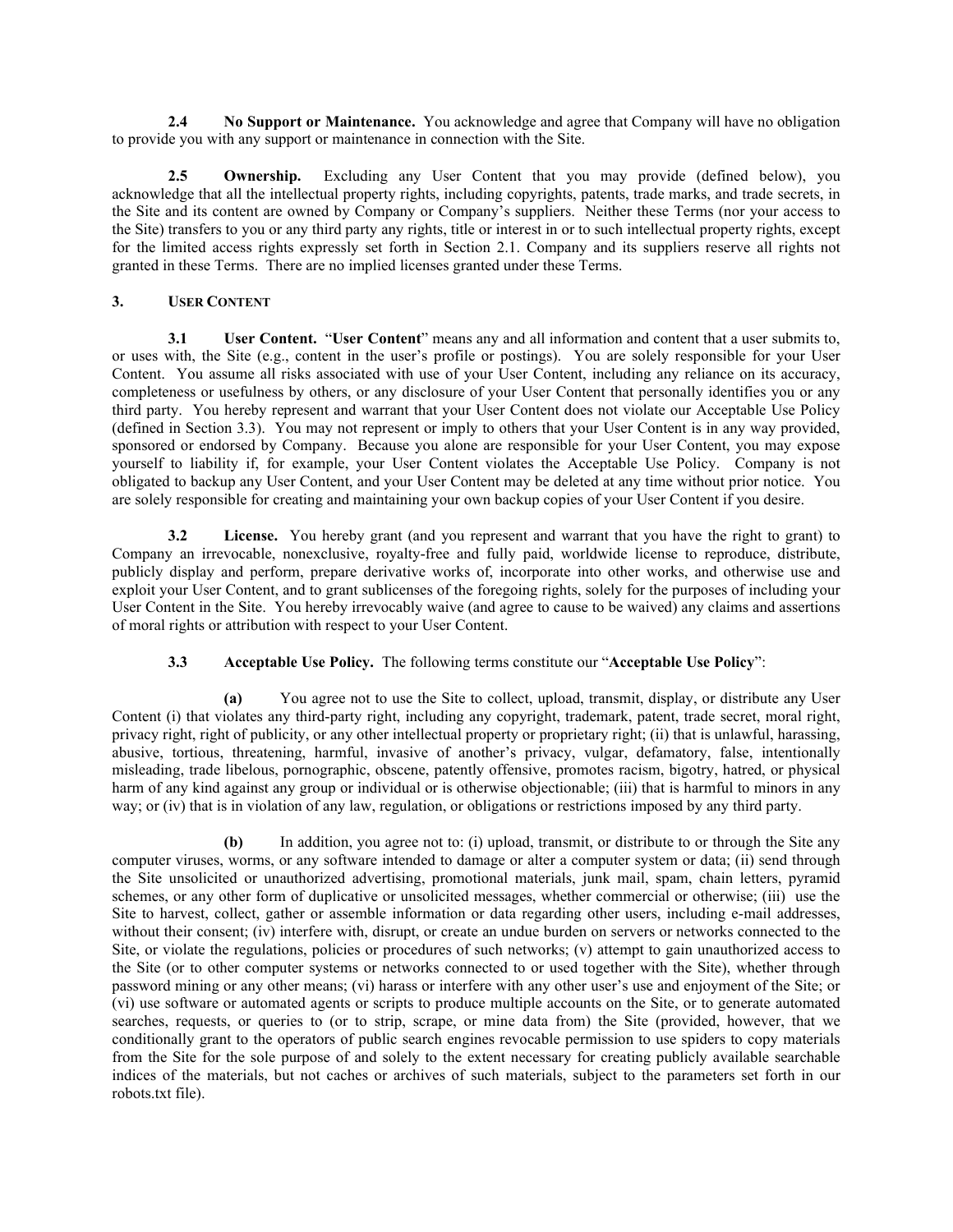**3.4 Enforcement.** We reserve the right (but have no obligation) to review any User Content, and to investigate and/or take appropriate action against you in our sole discretion if you violate the Acceptable Use Policy or any other provision of these Terms or otherwise create liability for us or any other person. Such action may include removing or modifying your User Content, terminating your Account in accordance with Section [8,](#page-3-0) and/or reporting you to law enforcement authorities.

**3.5 Feedback.** If you provide Company with any feedback or suggestions regarding the Site ("**Feedback**"), you hereby assign to Company all rights in such Feedback and agree that Company shall have the right to use and fully exploit such Feedback and related information in any manner it deems appropriate. Company will treat any Feedback you provide to Company as non-confidential and non-proprietary. You agree that you will not submit to Company any information or ideas that you consider to be confidential or proprietary.

**4. INDEMNIFICATION.** You agree to indemnify and hold Company (and its officers, employees, and agents) harmless, including costs and attorneys' fees, from any claim or demand made by any third party due to or arising out of (a) your use of the Site, (b) your violation of these Terms, (c) your violation of applicable laws or regulations or (d) your User Content. Company reserves the right, at your expense, to assume the exclusive defense and control of any matter for which you are required to indemnify us, and you agree to cooperate with our defense of these claims. You agree not to settle any matter without the prior written consent of Company. Company will use reasonable efforts to notify you of any such claim, action or proceeding upon becoming aware of it.

## **5. THIRD-PARTY LINKS & ADS; OTHER USERS**

**5.1 Third-Party Links & Ads.** The Site may contain links to third-party websites and services, and/or display advertisements for third parties (collectively, "**Third-Party Links & Ads**"). Such Third-Party Links & Ads are not under the control of Company, and Company is not responsible for any Third-Party Links & Ads. Company provides access to these Third-Party Links & Ads only as a convenience to you, and does not review, approve, monitor, endorse, warrant, or make any representations with respect to Third-Party Links & Ads. You use all Third-Party Links & Ads at your own risk, and should apply a suitable level of caution and discretion in doing so. When you click on any of the Third-Party Links & Ads, the applicable third party's terms and policies apply, including the third party's privacy and data gathering practices. You should make whatever investigation you feel necessary or appropriate before proceeding with any transaction in connection with such Third-Party Links & Ads.

**5.2 Other Users.** Each Site user is solely responsible for any and all of its own User Content. Because we do not control User Content, you acknowledge and agree that we are not responsible for any User Content, whether provided by you or by others. We make no guarantees regarding the accuracy, currency, suitability, or quality of any User Content. Your interactions with other Site users are solely between you and such users. You agree that Company will not be responsible for any loss or damage incurred as the result of any such interactions. If there is a dispute between you and any Site user, we are under no obligation to become involved.

**5.3 Release.** You hereby release and forever discharge the Company (and our officers, employees, agents, successors, and assigns) from, and hereby waive and relinquish, each and every past, present and future dispute, claim, controversy, demand, right, obligation, liability, action and cause of action of every kind and nature (including personal injuries, death, and property damage), that has arisen or arises directly or indirectly out of, or that relates directly or indirectly to, the Site (including any interactions with, or act or omission of, other Site users or any Third-Party Links & Ads). IF YOU ARE A CALIFORNIA RESIDENT, YOU HEREBY WAIVE CALIFORNIA CIVIL CODE SECTION 1542 IN CONNECTION WITH THE FOREGOING, WHICH STATES: "A GENERAL RELEASE DOES NOT EXTEND TO CLAIMS WHICH THE CREDITOR DOES NOT KNOW OR SUSPECT TO EXIST IN HIS OR HER FAVOR AT THE TIME OF EXECUTING THE RELEASE, WHICH IF KNOWN BY HIM OR HER MUST HAVE MATERIALLY AFFECTED HIS OR HER SETTLEMENT WITH THE DEBTOR."

#### **6. DISCLAIMERS**

THE SITE IS PROVIDED ON AN "AS-IS" AND "AS AVAILABLE" BASIS, AND COMPANY (AND OUR SUPPLIERS) EXPRESSLY DISCLAIM ANY AND ALL WARRANTIES AND CONDITIONS OF ANY KIND, WHETHER EXPRESS, IMPLIED, OR STATUTORY, INCLUDING ALL WARRANTIES OR CONDITIONS OF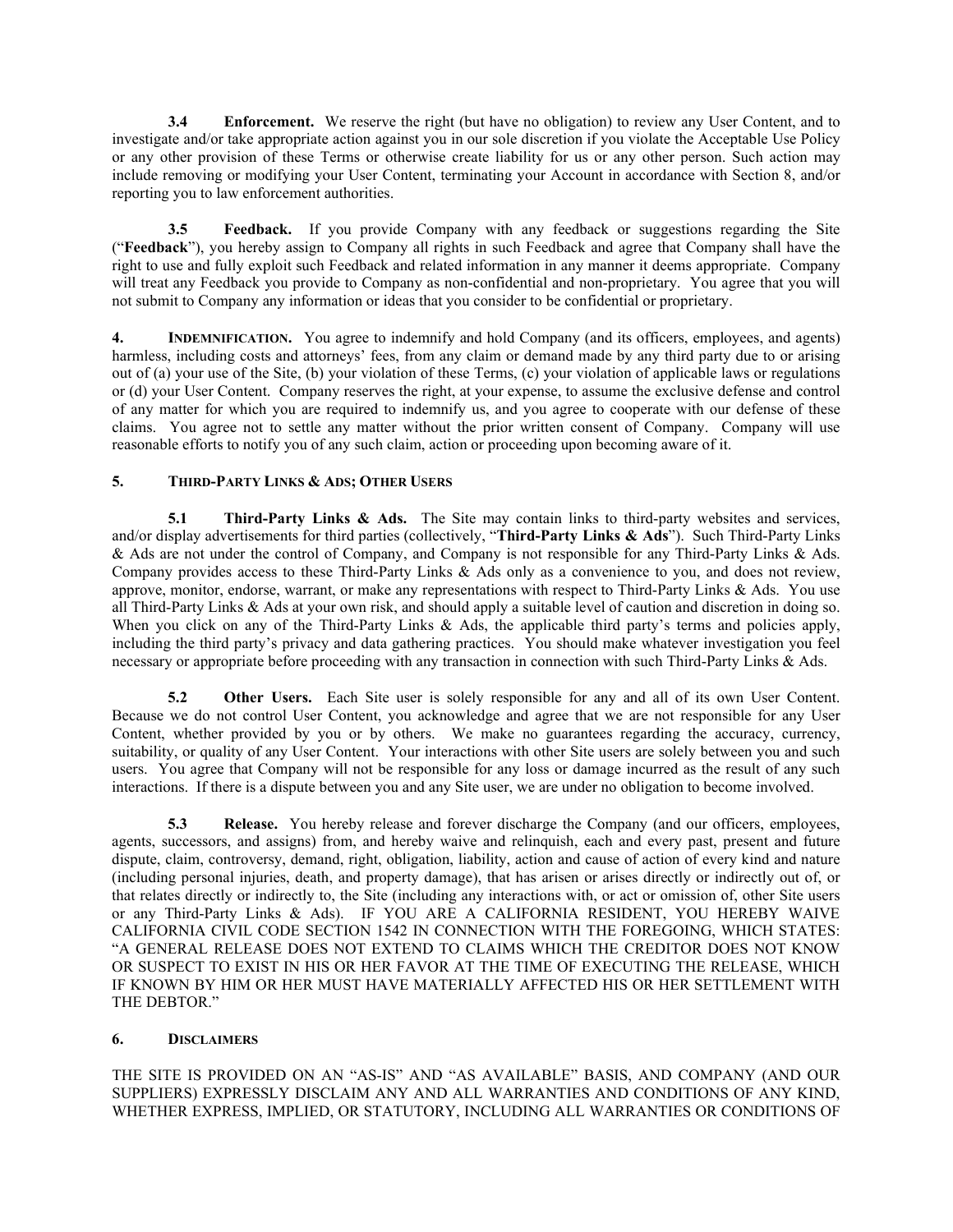MERCHANTABILITY, FITNESS FOR A PARTICULAR PURPOSE, TITLE, QUIET ENJOYMENT, ACCURACY, OR NON-INFRINGEMENT. WE (AND OUR SUPPLIERS) MAKE NO WARRANTY THAT THE SITE WILL MEET YOUR REQUIREMENTS, WILL BE AVAILABLE ON AN UNINTERRUPTED, TIMELY, SECURE, OR ERROR-FREE BASIS, OR WILL BE ACCURATE, RELIABLE, FREE OF VIRUSES OR OTHER HARMFUL CODE, COMPLETE, LEGAL, OR SAFE. IF APPLICABLE LAW REQUIRES ANY WARRANTIES WITH RESPECT TO THE SITE, ALL SUCH WARRANTIES ARE LIMITED IN DURATION TO NINETY (90) DAYS FROM THE DATE OF FIRST USE.

SOME JURISDICTIONS DO NOT ALLOW THE EXCLUSION OF IMPLIED WARRANTIES, SO THE ABOVE EXCLUSION MAY NOT APPLY TO YOU. SOME JURISDICTIONS DO NOT ALLOW LIMITATIONS ON HOW LONG AN IMPLIED WARRANTY LASTS, SO THE ABOVE LIMITATION MAY NOT APPLY TO YOU.

# **7. LIMITATION ON LIABILITY**

TO THE MAXIMUM EXTENT PERMITTED BY LAW, IN NO EVENT SHALL COMPANY (OR OUR SUPPLIERS) BE LIABLE TO YOU OR ANY THIRD PARTY FOR ANY LOST PROFITS, LOST DATA, COSTS OF PROCUREMENT OF SUBSTITUTE PRODUCTS, OR ANY INDIRECT, CONSEQUENTIAL, EXEMPLARY, INCIDENTAL, SPECIAL OR PUNITIVE DAMAGES ARISING FROM OR RELATING TO THESE TERMS OR YOUR USE OF, OR INABILITY TO USE, THE SITE, EVEN IF COMPANY HAS BEEN ADVISED OF THE POSSIBILITY OF SUCH DAMAGES. ACCESS TO, AND USE OF, THE SITE IS AT YOUR OWN DISCRETION AND RISK, AND YOU WILL BE SOLELY RESPONSIBLE FOR ANY DAMAGE TO YOUR DEVICE OR COMPUTER SYSTEM, OR LOSS OF DATA RESULTING THEREFROM.

TO THE MAXIMUM EXTENT PERMITTED BY LAW, NOTWITHSTANDING ANYTHING TO THE CONTRARY CONTAINED HEREIN, OUR LIABILITY TO YOU FOR ANY DAMAGES ARISING FROM OR RELATED TO THIS AGREEMENT (FOR ANY CAUSE WHATSOEVER AND REGARDLESS OF THE FORM OF THE ACTION), WILL AT ALL TIMES BE LIMITED TO A MAXIMUM OF FIFTY US DOLLARS (U.S. \$50). THE EXISTENCE OF MORE THAN ONE CLAIM WILL NOT ENLARGE THIS LIMIT. YOU AGREE THAT OUR SUPPLIERS WILL HAVE NO LIABILITY OF ANY KIND ARISING FROM OR RELATING TO THIS AGREEMENT.

SOME JURISDICTIONS DO NOT ALLOW THE LIMITATION OR EXCLUSION OF LIABILITY FOR INCIDENTAL OR CONSEQUENTIAL DAMAGES, SO THE ABOVE LIMITATION OR EXCLUSION MAY NOT APPLY TO YOU.

<span id="page-3-0"></span>**8. TERM AND TERMINATION.** Subject to this Section, these Terms will remain in full force and effect while you use the Site. We may suspend or terminate your rights to use the Site (including your Account) at any time for any reason at our sole discretion, including for any use of the Site in violation of these Terms. Upon termination of your rights under these Terms, your Account and right to access and use the Site will terminate immediately. You understand that any termination of your Account may involve deletion of your User Content associated with your Account from our live databases. Company will not have any liability whatsoever to you for any termination of your rights under these Terms, including for termination of your Account or deletion of your User Content. Even after your rights under these Terms are terminated, the following provisions of these Terms will remain in effect: Sections [2.2](#page-0-1) through [2.5,](#page-1-1) Section [3](#page-1-2) and Sections 4 through 10.

#### **9. COPYRIGHT POLICY.**

Company respects the intellectual property of others and asks that users of our Site do the same. In connection with our Site, we have adopted and implemented a policy respecting copyright law that provides for the removal of any infringing materials and for the termination, in appropriate circumstances, of users of our online Site who are repeat infringers of intellectual property rights, including copyrights. If you believe that one of our users is, through the use of our Site, unlawfully infringing the copyright(s) in a work, and wish to have the allegedly infringing material removed, the following information in the form of a written notification (pursuant to 17 U.S.C. § 512(c)) must be provided to our designated Copyright Agent:

1. your physical or electronic signature;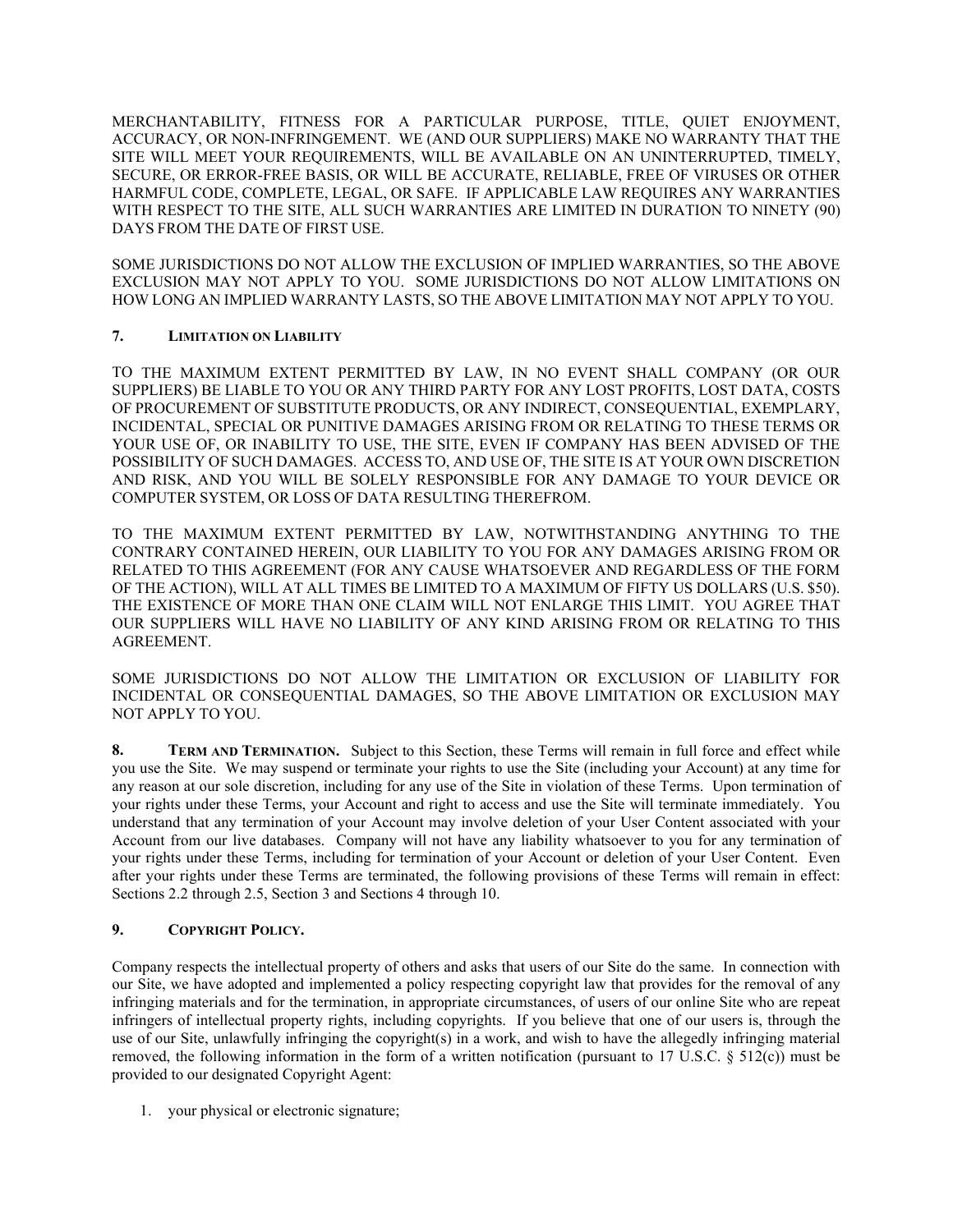- 2. identification of the copyrighted work(s) that you claim to have been infringed;
- 3. identification of the material on our services that you claim is infringing and that you request us to remove;
- 4. sufficient information to permit us to locate such material;
- 5. your address, telephone number, and e-mail address;
- 6. a statement that you have a good faith belief that use of the objectionable material is not authorized by the copyright owner, its agent, or under the law; and
- 7. a statement that the information in the notification is accurate, and under penalty of perjury, that you are either the owner of the copyright that has allegedly been infringed or that you are authorized to act on behalf of the copyright owner.

Please note that, pursuant to 17 U.S.C. § 512(f), any misrepresentation of material fact (falsities) in a written notification automatically subjects the complaining party to liability for any damages, costs and attorney's fees incurred by us in connection with the written notification and allegation of copyright infringement.

The designated Copyright Agent for Company is: Mark De Castro Designated Agent: Address of Agent: 1203 N. Rouse St. Suite 3b, Bozeman, MT 59715 Telephone: 949.324.3565 Email: mark@reach-social.io

### **10. GENERAL**

**10.1 Changes.** These Terms are subject to occasional revision, and if we make any substantial changes, we may notify you by sending you an e-mail to the last e-mail address you provided to us (if any), and/or by prominently posting notice of the changes on our Site. You are responsible for providing us with your most current e-mail address. In the event that the last e-mail address that you have provided us is not valid, or for any reason is not capable of delivering to you the notice described above, our dispatch of the e-mail containing such notice will nonetheless constitute effective notice of the changes described in the notice. Any changes to these Terms will be effective upon the earlier of thirty (30) calendar days following our dispatch of an e-mail notice to you (if applicable) or thirty (30) calendar days following our posting of notice of the changes on our Site. These changes will be effective immediately for new users of our Site. Continued use of our Site following notice of such changes shall indicate your acknowledgement of such changes and agreement to be bound by the terms and conditions of such changes.

#### **10.2 Dispute Resolution.** *Please read this Arbitration Agreement carefully. It is part of your contract with Company and affects your rights. It contains procedures for MANDATORY BINDING ARBITRATION AND A CLASS ACTION WAIVER.*

**(a)** *Applicability of Arbitration Agreement.* All claims and disputes (excluding claims for injunctive or other equitable relief as set forth below) in connection with the Terms or the use of any product or service provided by the Company that cannot be resolved informally or in small claims court shall be resolved by binding arbitration on an individual basis under the terms of this Arbitration Agreement. Unless otherwise agreed to, all arbitration proceedings shall be held in English. This Arbitration Agreement applies to you and the Company, and to any subsidiaries, affiliates, agents, employees, predecessors in interest, successors, and assigns, as well as all authorized or unauthorized users or beneficiaries of services or goods provided under the Terms.

**(b)** *Notice Requirement and Informal Dispute Resolution*. Before either party may seek arbitration, the party must first send to the other party a written Notice of Dispute (**"Notice"**) describing the nature and basis of the claim or dispute, and the requested relief. A Notice to the Company should be sent to: 1203 N Rouse Ave, Suite 3b, Bozeman, Montana 59715. After the Notice is received, you and the Company may attempt to resolve the claim or dispute informally. If you and the Company do not resolve the claim or dispute within thirty (30) days after the Notice is received, either party may begin an arbitration proceeding. The amount of any settlement offer made by any party may not be disclosed to the arbitrator until after the arbitrator has determined the amount of the award, if any, to which either party is entitled.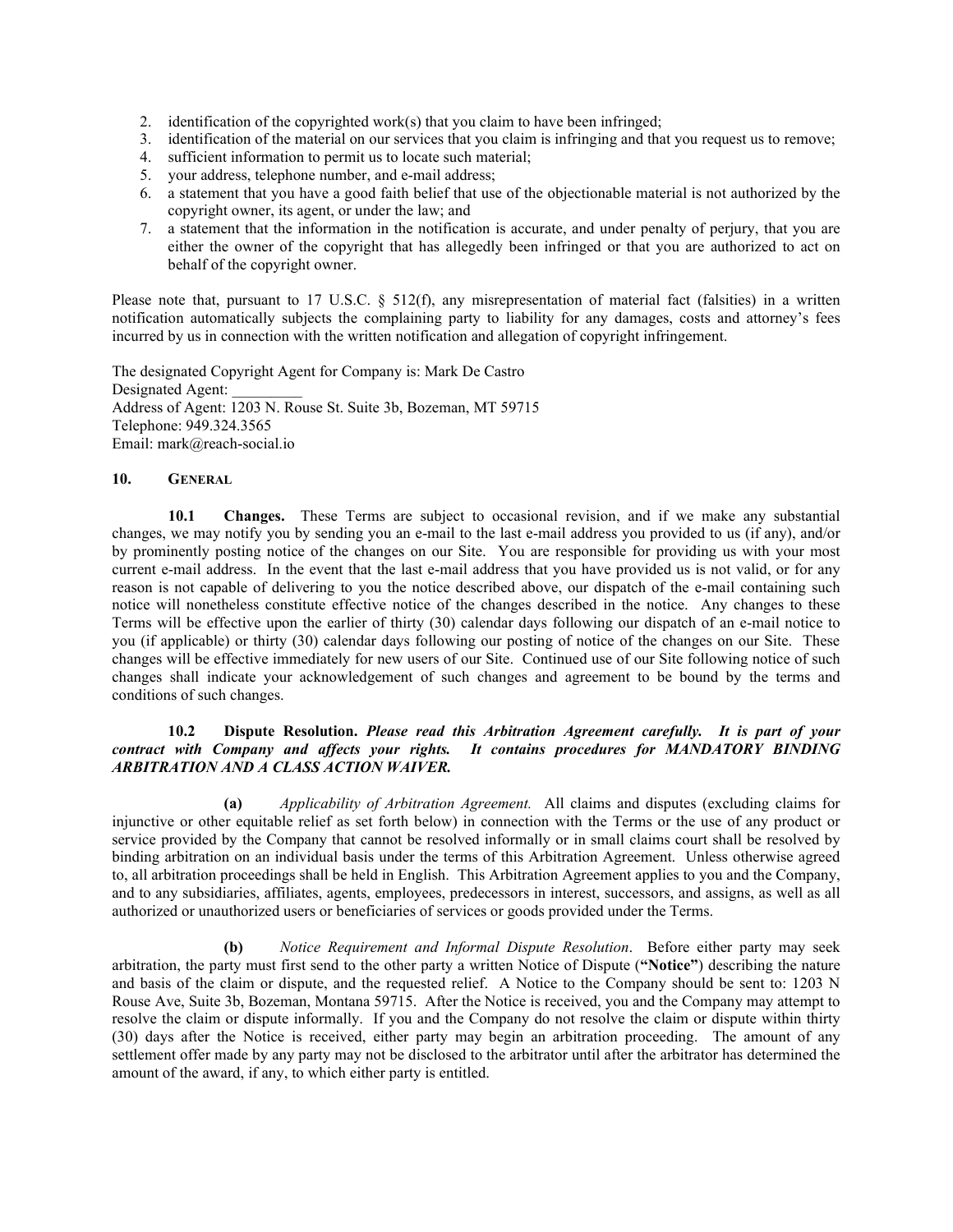**(c)** Arbitration Rules. Arbitration shall be initiated through the American Arbitration Association (**"AAA"**), an established alternative dispute resolution provider (**"ADR Provider"**) that offers arbitration as set forth in this section. If AAA is not available to arbitrate, the parties shall agree to select an alternative ADR Provider. The rules of the ADR Provider shall govern all aspects of the arbitration, including but not limited to the method of initiating and/or demanding arbitration, except to the extent such rules are in conflict with the Terms. The AAA Consumer Arbitration Rules (**"Arbitration Rules"**) governing the arbitration are available online at [www.adr.org](http://www.adr.org/) or by calling the AAA at 1-800-778-7879. The arbitration shall be conducted by a single, neutral arbitrator. Any claims or disputes where the total amount of the award sought is less than Ten Thousand U.S. Dollars (US \$10,000.00) may be resolved through binding non-appearance-based arbitration, at the option of the party seeking relief. For claims or disputes where the total amount of the award sought is Ten Thousand U.S. Dollars (US \$10,000.00) or more, the right to a hearing will be determined by the Arbitration Rules. Any hearing will be held in a location within 100 miles of your residence, unless you reside outside of the United States, and unless the parties agree otherwise. If you reside outside of the U.S., the arbitrator shall give the parties reasonable notice of the date, time and place of any oral hearings. Any judgment on the award rendered by the arbitrator may be entered in any court of competent jurisdiction. If the arbitrator grants you an award that is greater than the last settlement offer that the Company made to you prior to the initiation of arbitration, the Company will pay you the greater of the award or \$2,500.00. Each party shall bear its own costs (including attorney's fees) and disbursements arising out of the arbitration and shall pay an equal share of the fees and costs of the ADR Provider.

**(d)** *Additional Rules for Non-Appearance Based Arbitration*. If non-appearance based arbitration is elected, the arbitration shall be conducted by telephone, online and/or based solely on written submissions; the specific manner shall be chosen by the party initiating the arbitration. The arbitration shall not involve any personal appearance by the parties or witnesses unless otherwise agreed by the parties.

**(e)** *Time Limits.* If you or the Company pursue arbitration, the arbitration action must be initiated and/or demanded within the statute of limitations (i.e., the legal deadline for filing a claim) and within any deadline imposed under the AAA Rules for the pertinent claim.

**(f)** *Authority of Arbitrator*. If arbitration is initiated, the arbitrator will decide the rights and liabilities, if any, of you and the Company, and the dispute will not be consolidated with any other matters or joined with any other cases or parties. The arbitrator shall have the authority to grant motions dispositive of all or part of any claim. The arbitrator shall have the authority to award monetary damages, and to grant any non-monetary remedy or relief available to an individual under applicable law, the AAA Rules, and the Terms. The arbitrator shall issue a written award and statement of decision describing the essential findings and conclusions on which the award is based, including the calculation of any damages awarded. The arbitrator has the same authority to award relief on an individual basis that a judge in a court of law would have. The award of the arbitrator is final and binding upon you and the Company.

**(g)** *Waiver of Jury Trial.* THE PARTIES HEREBY WAIVE THEIR CONSTITUTIONAL AND STATUTORY RIGHTS TO GO TO COURT AND HAVE A TRIAL IN FRONT OF A JUDGE OR A JURY, instead electing that all claims and disputes shall be resolved by arbitration under this Arbitration Agreement. Arbitration procedures are typically more limited, more efficient and less costly than rules applicable in a court and are subject to very limited review by a court. In the event any litigation should arise between you and the Company in any state or federal court in a suit to vacate or enforce an arbitration award or otherwise, YOU AND THE COMPANY WAIVE ALL RIGHTS TO A JURY TRIAL, instead electing that the dispute be resolved by a judge.

**(h)** *Waiver of Class or Consolidated Actions*. ALL CLAIMS AND DISPUTES WITHIN THE SCOPE OF THIS ARBITRATION AGREEMENT MUST BE ARBITRATED OR LITIGATED ON AN INDIVIDUAL BASIS AND NOT ON A CLASS BASIS, AND CLAIMS OF MORE THAN ONE CUSTOMER OR USER CANNOT BE ARBITRATED OR LITIGATED JOINTLY OR CONSOLIDATED WITH THOSE OF ANY OTHER CUSTOMER OR USER.

**(i)** *Confidentiality*. All aspects of the arbitration proceeding, including but not limited to the award of the arbitrator and compliance therewith, shall be strictly confidential. The parties agree to maintain confidentiality unless otherwise required by law. This paragraph shall not prevent a party from submitting to a court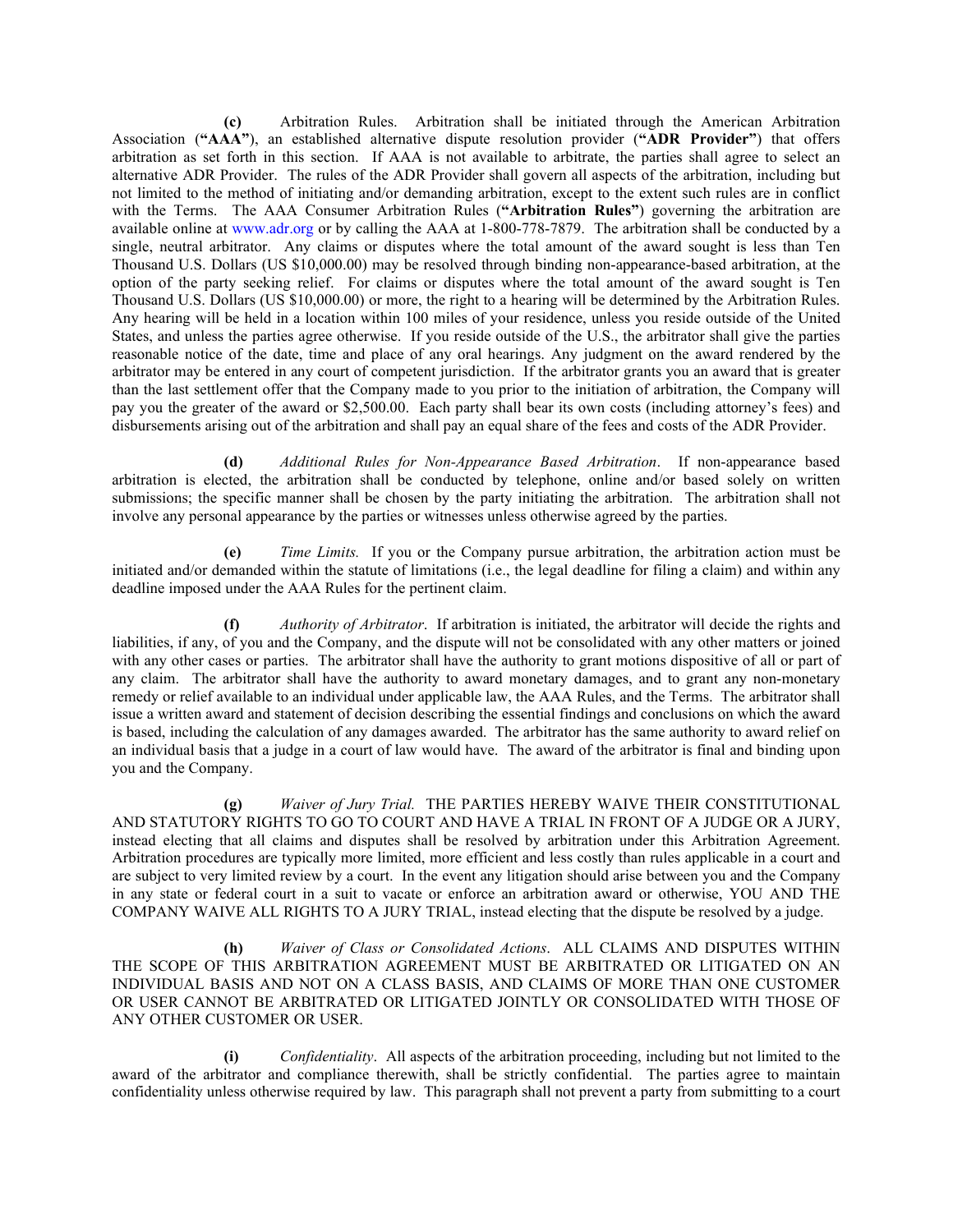of law any information necessary to enforce this Agreement, to enforce an arbitration award, or to seek injunctive or equitable relief.

**(j)** *Severability*. If any part or parts of this Arbitration Agreement are found under the law to be invalid or unenforceable by a court of competent jurisdiction, then such specific part or parts shall be of no force and effect and shall be severed and the remainder of the Agreement shall continue in full force and effect.

**(k)** *Right to Waive.* Any or all of the rights and limitations set forth in this Arbitration Agreement may be waived by the party against whom the claim is asserted. Such waiver shall not waive or affect any other portion of this Arbitration Agreement.

**(l)** *Survival of Agreement*. This Arbitration Agreement will survive the termination of your relationship with Company.

**(m)** *Small Claims Court.* Notwithstanding the foregoing, either you or the Company may bring an individual action in small claims court.

**(n)** *Emergency Equitable Relief*. Notwithstanding the foregoing, either party may seek emergency equitable relief before a state or federal court in order to maintain the status quo pending arbitration. A request for interim measures shall not be deemed a waiver of any other rights or obligations under this Arbitration Agreement.

**(o)** *Claims Not Subject to Arbitration.* Notwithstanding the foregoing, claims of defamation, violation of the Computer Fraud and Abuse Act, and infringement or misappropriation of the other party's patent, copyright, trademark or trade secrets shall not be subject to this Arbitration Agreement.

**(p)** *Courts.* In any circumstances where the foregoing Arbitration Agreement permits the parties to litigate in court, the parties hereby agree to submit to the personal jurisdiction of the courts located within MT County, Montana, for such purpose

**10.3 Export.** The Site may be subject to U.S. export control laws and may be subject to export or import regulations in other countries. You agree not to export, reexport, or transfer, directly or indirectly, any U.S. technical data acquired from Company, or any products utilizing such data, in violation of the United States export laws or regulations.

**10.4 Disclosures.** Company is located at the address in Section 10.8. If you are a California resident, you may report complaints to the Complaint Assistance Unit of the Division of Consumer Product of the California Department of Consumer Affairs by contacting them in writing at 400 R Street, Sacramento, CA 95814, or by telephone at (800) 952-5210.

**10.5 Electronic Communications.** The communications between you and Company use electronic means, whether you use the Site or send us emails, or whether Company posts notices on the Site or communicates with you via email. For contractual purposes, you (a) consent to receive communications from Company in an electronic form; and (b) agree that all terms and conditions, agreements, notices, disclosures, and other communications that Company provides to you electronically satisfy any legal requirement that such communications would satisfy if it were be in a hardcopy writing. The foregoing does not affect your non-waivable rights.

**10.6 Entire Terms.** These Terms constitute the entire agreement between you and us regarding the use of the Site. Our failure to exercise or enforce any right or provision of these Terms shall not operate as a waiver of such right or provision. The section titles in these Terms are for convenience only and have no legal or contractual effect. The word "including" means "including without limitation". If any provision of these Terms is, for any reason, held to be invalid or unenforceable, the other provisions of these Terms will be unimpaired and the invalid or unenforceable provision will be deemed modified so that it is valid and enforceable to the maximum extent permitted by law. Your relationship to Company is that of an independent contractor, and neither party is an agent